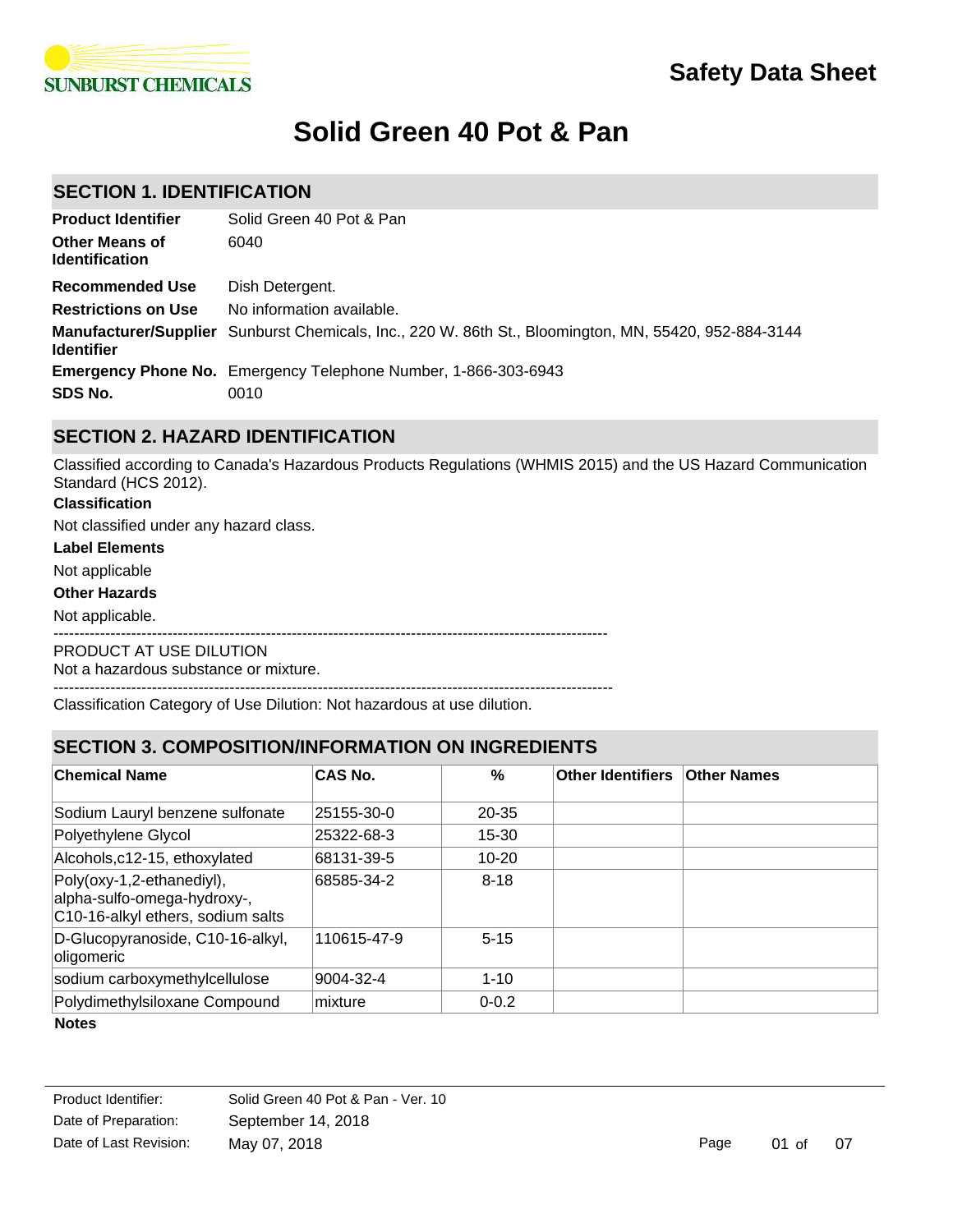PRODUCT AT USE DILUTION No hazardous ingredients at dilution level.

# **SECTION 4. FIRST-AID MEASURES**

### **First-aid Measures**

#### **Inhalation**

Remove source of exposure or move to fresh air. Get medical advice or attention if you feel unwell or are concerned.

#### **Skin Contact**

Wash gently and thoroughly with lukewarm, gently flowing water and mild soap for 5 minutes.

#### **Eye Contact**

Immediately rinse the contaminated eye(s) with lukewarm, gently flowing water for 15-20 minutes, while holding the eyelid(s) open. If eye irritation persists, get medical advice or attention.

----------------------------------------------------------------------------------------------------------.

#### **Ingestion**

Do NOT induce vomiting. Drink plenty of water. Never give anything by mouth to an unconscious person. If symptoms persist, call a physician.

## **First-aid Comments**

Get medical advice or attention if you feel unwell or are concerned.

---------------------------------------------------------------------------------------------------------- PRODUCT AT USE DILUTION EYE CONTACT: Rinse with plenty of water.

SKIN CONTACT: Rinse with plenty of water.

INHALATION: Get medical attention if symptoms occur.

INGESTION:

Rinse mouth. Get medical attention if symptoms occur.

# **Most Important Symptoms and Effects, Acute and Delayed**

None known.

**Immediate Medical Attention and Special Treatment**

## **Special Instructions**

Treat symptomatically.

# **SECTION 5. FIRE-FIGHTING MEASURES**

#### **Extinguishing Media**

## **Suitable Extinguishing Media**

Water. Carbon dioxide (CO 2 ). Dry chemical.

## **Unsuitable Extinguishing Media**

None known.

#### **Specific Hazards Arising from the Product**

Not sensitive to static discharge. Not sensitive to mechanical Impact.

**Special Protective Equipment and Precautions for Fire-fighters** Date of Preparation: September 14, 2018 Product Identifier: Solid Green 40 Pot & Pan - Ver. 10 Date of Last Revision: May 07, 2018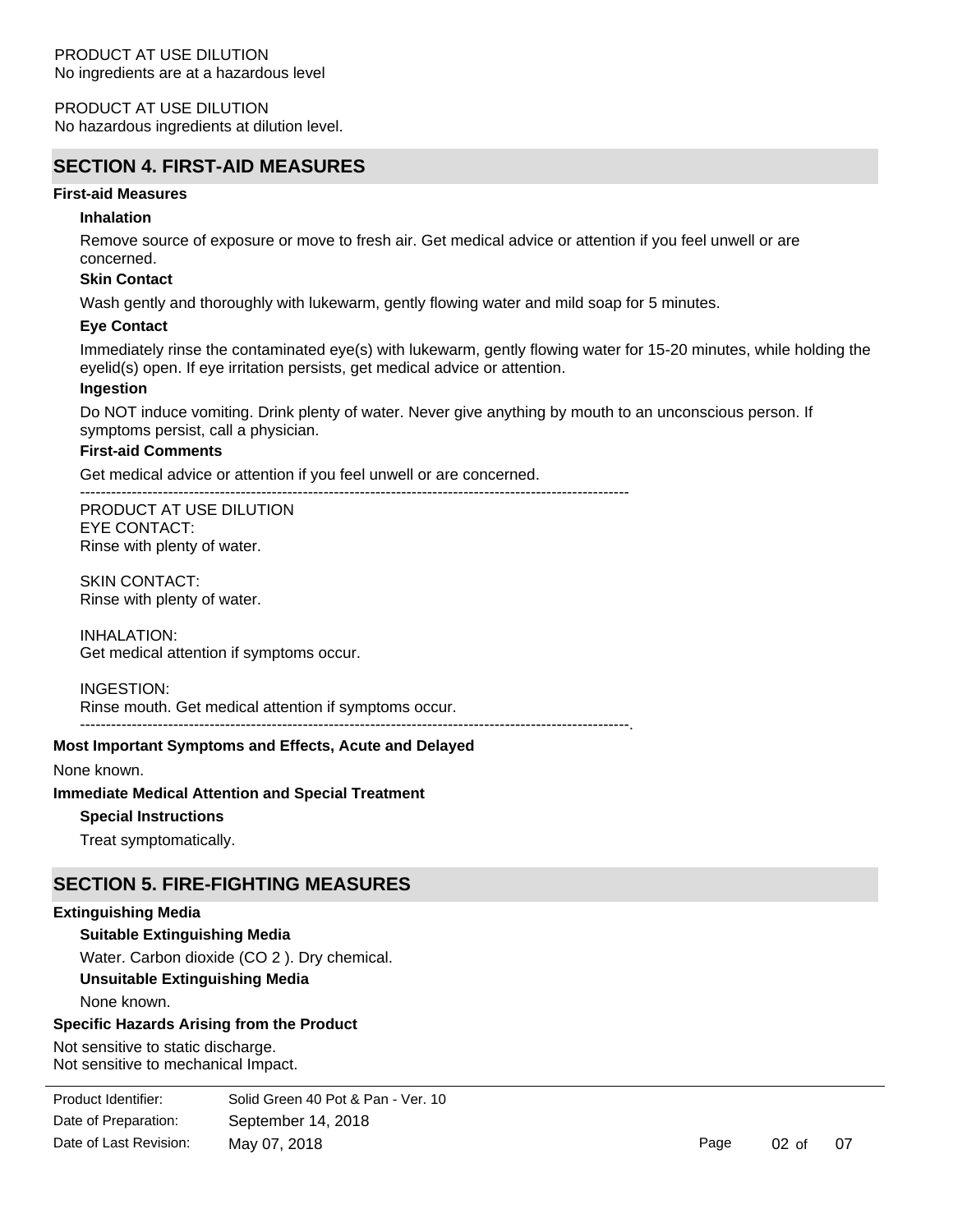## **Special Protective Equipment and Precautions for Fire-fighters**

As in any fire, wear self-contained breathing apparatus pressure-demand, MSHA/NIOSH (approved or equivalent) and full protective gear.

As in any fire, wear self-contained breathing apparatus pressure-demand, MSHA/NIOSH (approved or equivalent) and full protective gear.

# **SECTION 6. ACCIDENTAL RELEASE MEASURES**

### **Personal Precautions, Protective Equipment, and Emergency Procedures**

Avoid contact with eyes. If spilled, take caution, as material can cause surfaces to become very slippery.

#### **Environmental Precautions**

No special precautions are necessary.

#### **Methods and Materials for Containment and Cleaning Up**

Collect and reuse if possible. Following product recovery, flush area with water.

#### **Other Information**

PRODUCT AT USE DILUTION Personal precautions, protective equipment and emergency procedures: Avoid contact with skin, eyes and clothing. Do not breathe spray mist. Solution can cause surfaces to become slippery

Environmental precautions:

Avoid release to the environment. Rinse or mop up use solutions. Solutions may be flushed down sanitary sewer drains.

 $-$ 

Methods and materials for containment and cleaning up:

Prevent further leakage and leakage, mop or wipe up spilled solution. Rinse to drain.

----------------------------------------------------------------------------------------------------------.

# **SECTION 7. HANDLING AND STORAGE**

#### **Precautions for Safe Handling**

Handle in accordance with good industrial hygiene and safety practice. Avoid contact with eyes.

#### **Conditions for Safe Storage**

Keep container tightly closed. Keep container closed when not in use. Keep out of the reach of children.

----------------------------------------------------------------------------------------------------------

## PRODUCT AT USE DILUTION

Precautions for Safe Handling:

Wash hands after handling. Handle in accordance with good industrial hygiene and safety practice.

## Conditions for Safe Storage:

Keep out of reach of children. Store in suitable labeled containers.

----------------------------------------------------------------------------------------------------------.

## **SECTION 8. EXPOSURE CONTROLS/PERSONAL PROTECTION**

Control parameters

Exposure Guidelines This product does not contain any hazardous materials with occupational exposure limits established by the region specific regulatory bodies.

A5 = Not suspected as a human carcinogen.

#### **Appropriate Engineering Controls**

**Eye/Face Protection**

**Individual Protection Measures** Provide eyewash in work area, if contact or splash hazard exists.

| Product Identifier:    | Solid Green 40 Pot & Pan - Ver. 10 |
|------------------------|------------------------------------|
| Date of Preparation:   | September 14, 2018                 |
| Date of Last Revision: | May 07, 2018                       |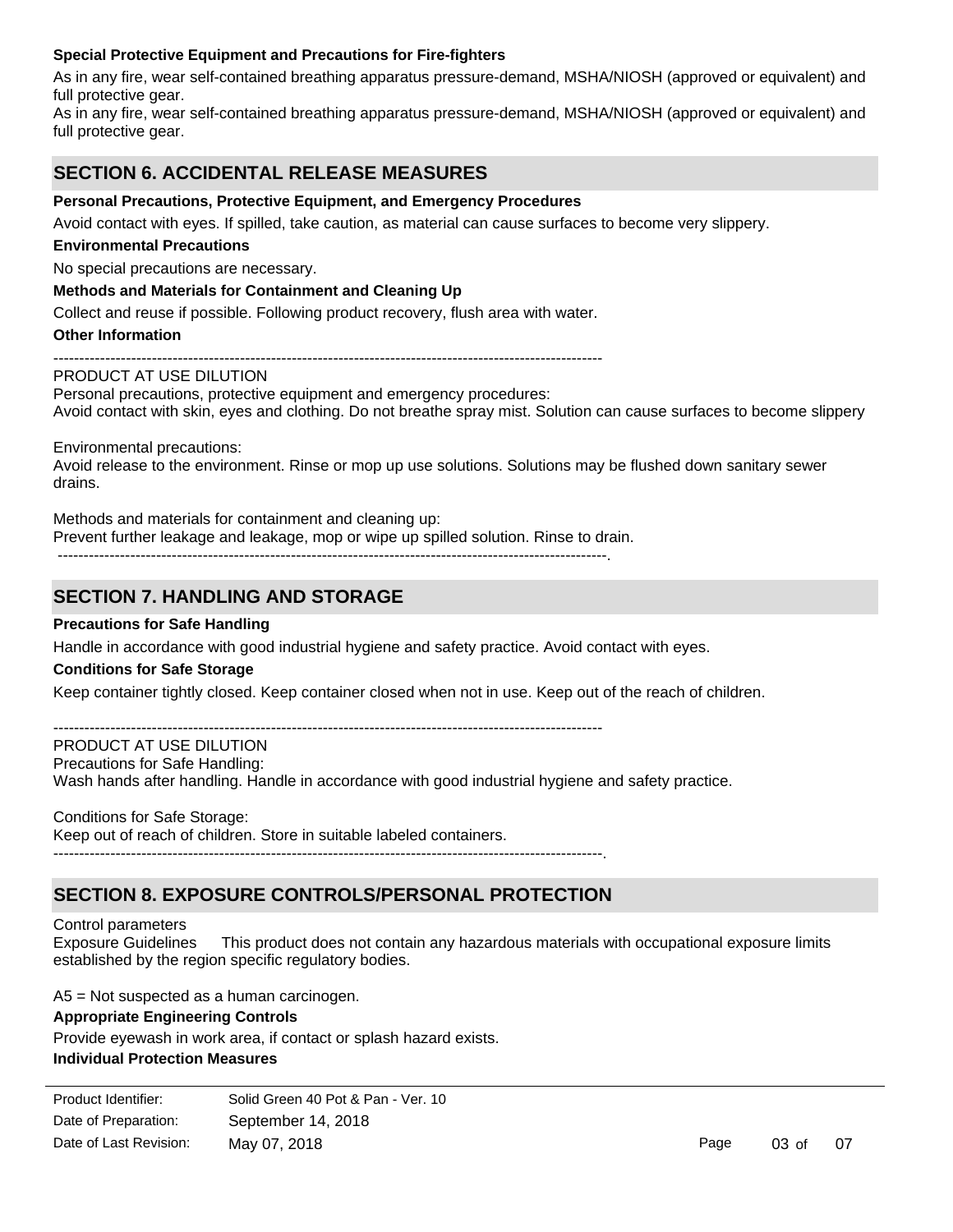## **Eye/Face Protection**

Not required but it is good practice to wear safety glasses or chemical safety goggles.

**Skin Protection**

Not required, if used as directed. Rubber or vinyl gloves recommended when handling solid chemicals.

## **Respiratory Protection**

Not normally required if product is used as directed. If exposure limits are exceeded or irritation is experienced, NIOSH/MSHA approved respiratory protection should be worn.

# **SECTION 9. PHYSICAL AND CHEMICAL PROPERTIES**

| <b>Basic Physical and Chemical Properties</b>        |
|------------------------------------------------------|
| White.                                               |
| Not available                                        |
| Not available                                        |
| Not applicable                                       |
| Not available (melting); Not applicable (freezing)   |
| Not available                                        |
| Not available                                        |
| Not applicable                                       |
| Not applicable                                       |
| Not applicable (upper); Not applicable (lower)       |
| Not applicable                                       |
| Not applicable                                       |
| Not available                                        |
| Soluble in water; Not available (in other liquids)   |
| Not applicable                                       |
| Not applicable                                       |
| Not available                                        |
| Not applicable (kinematic); Not applicable (dynamic) |
|                                                      |
| Solid                                                |
| Use dilution pH is 7.0 - 10.0 pH                     |
| VOC Content $(\%) =$<br>0%                           |
|                                                      |

# **SECTION 10. STABILITY AND REACTIVITY**

**Chemical Stability** Normally stable. **Conditions to Avoid** None known. **Incompatible Materials** None known. **Possibility of Hazardous Reactions** None expected under normal conditions of storage and use. **Reactivity** None known.

Date of Preparation: September 14, 2018 Product Identifier: Solid Green 40 Pot & Pan - Ver. 10 Date of Last Revision: May 07, 2018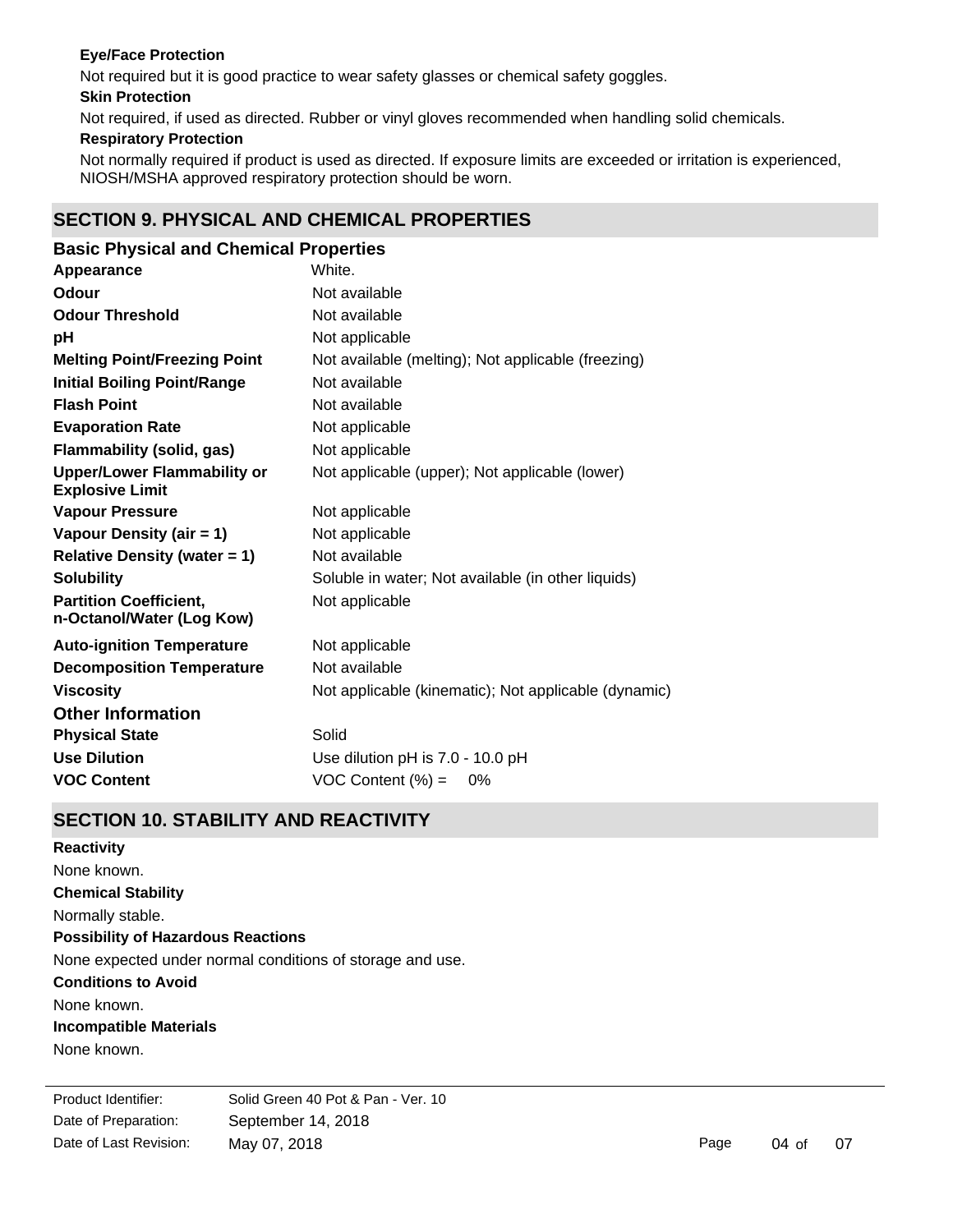None known.

# **SECTION 11. TOXICOLOGICAL INFORMATION**

# **Likely Routes of Exposure**

# Eye contact.

## **Acute Toxicity**

| <b>Chemical Name</b>                                             | <b>LC50</b>   | LD50 (oral)                                                                                           | LD50 (dermal)       |  |  |
|------------------------------------------------------------------|---------------|-------------------------------------------------------------------------------------------------------|---------------------|--|--|
| Alcohols, c12-15, ethoxylated                                    | Not available | 1830 mg/kg (rat)                                                                                      | 2480 mg/kg (rabbit) |  |  |
| Sodium Lauryl benzene<br>sulfonate                               | Not available | 1020 mg/kg (rat)                                                                                      | Not available       |  |  |
| LC50: No information was located.                                |               |                                                                                                       |                     |  |  |
| LD50 (oral): No information was located.                         |               |                                                                                                       |                     |  |  |
| LD50 (dermal): No information was located.                       |               |                                                                                                       |                     |  |  |
| <b>Skin Corrosion/Irritation</b>                                 |               |                                                                                                       |                     |  |  |
| There is limited evidence of very mild irritation.               |               |                                                                                                       |                     |  |  |
| <b>Serious Eye Damage/Irritation</b>                             |               |                                                                                                       |                     |  |  |
| Contact with eyes may cause irritation.                          |               |                                                                                                       |                     |  |  |
| STOT (Specific Target Organ Toxicity) - Single Exposure          |               |                                                                                                       |                     |  |  |
| <b>Inhalation</b>                                                |               |                                                                                                       |                     |  |  |
| May cause irritation of respiratory tract.                       |               |                                                                                                       |                     |  |  |
| Ingestion                                                        |               |                                                                                                       |                     |  |  |
|                                                                  |               | Harmful if swallowed. Ingestion may cause gastrointestinal irritation, nausea, vomiting and diarrhea. |                     |  |  |
| <b>Aspiration Hazard</b>                                         |               |                                                                                                       |                     |  |  |
| No information was located.                                      |               |                                                                                                       |                     |  |  |
| <b>STOT (Specific Target Organ Toxicity) - Repeated Exposure</b> |               |                                                                                                       |                     |  |  |
| No information available.                                        |               |                                                                                                       |                     |  |  |
| <b>Respiratory and/or Skin Sensitization</b>                     |               |                                                                                                       |                     |  |  |
| No information available.                                        |               |                                                                                                       |                     |  |  |
| Carcinogenicity                                                  |               |                                                                                                       |                     |  |  |
| Not a carcinogen.                                                |               |                                                                                                       |                     |  |  |
| <b>Reproductive Toxicity</b>                                     |               |                                                                                                       |                     |  |  |
| <b>Development of Offspring</b>                                  |               |                                                                                                       |                     |  |  |
| No information was located.                                      |               |                                                                                                       |                     |  |  |
| <b>Sexual Function and Fertility</b>                             |               |                                                                                                       |                     |  |  |
| No information was located.                                      |               |                                                                                                       |                     |  |  |
| <b>Effects on or via Lactation</b>                               |               |                                                                                                       |                     |  |  |
| No information was located.                                      |               |                                                                                                       |                     |  |  |
| <b>Germ Cell Mutagenicity</b>                                    |               |                                                                                                       |                     |  |  |
| Not mutagenic.                                                   |               |                                                                                                       |                     |  |  |
| <b>Interactive Effects</b>                                       |               |                                                                                                       |                     |  |  |
| No information was located.                                      |               |                                                                                                       |                     |  |  |
| <b>Other Information</b>                                         |               |                                                                                                       |                     |  |  |

# PRODUCT AT USE DILUTION

Product Identifier: Solid Green 40 Pot & Pan - Ver. 10 Date of Preparation: September 14, 2018 Date of Last Revision: May 07, 2018 May 07, 2018 Date of Preparation: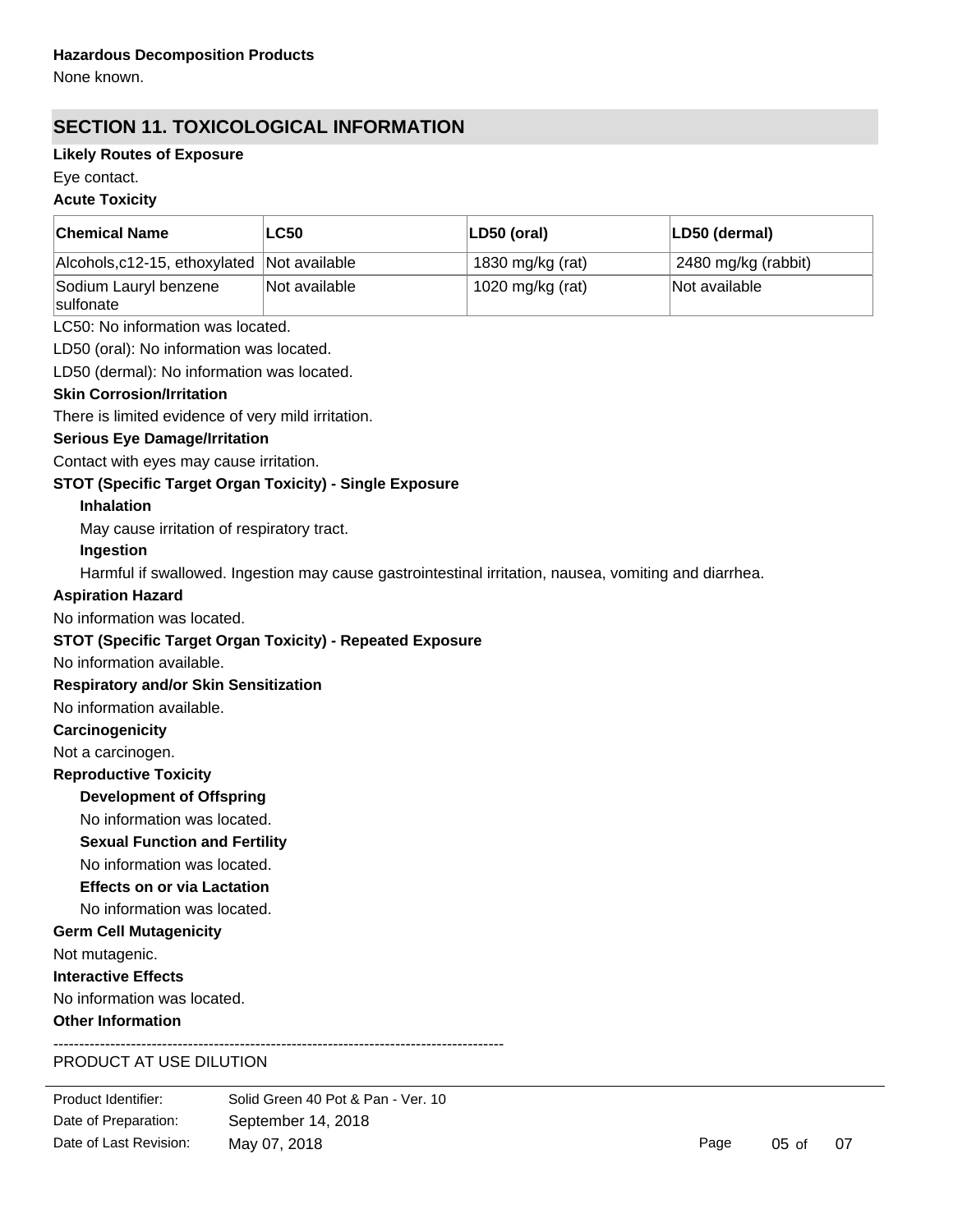Inhalation: Health injuries are not known or expected under normal use. Eye Contact: Health injuries are not known or expected under normal use. Skin Contact: Health injuries are not known or expected under normal use. Ingestion: Health injuries are not known or expected under normal use. ---------------------------------------------------------------------------------------

**SECTION 12. ECOLOGICAL INFORMATION**

**Ecotoxicity**

Studies were not located. No information available. No information available. **Persistence and Degradability Bioaccumulative Potential**

**Mobility in Soil**

Studies are not available.

**Other Adverse Effects**

There is no information available.

# **SECTION 13. DISPOSAL CONSIDERATIONS**

## **Disposal Methods**

Dispose of contents and container in accordance with local, regional, national and international regulations.

# **SECTION 14. TRANSPORT INFORMATION**

Not regulated under Canadian TDG regulations. Not regulated under US DOT Regulations.

**Environmental Hazards** Not applicable

**Special Precautions** Not applicable

# **Transport in Bulk According to Annex II of MARPOL 73/78 and the IBC Code**

Not applicable

# **SECTION 15. REGULATORY INFORMATION**

## **Safety, Health and Environmental Regulations**

#### **Canada**

## **Domestic Substances List (DSL) / Non-Domestic Substances List (NDSL)**

All ingredients are listed on the DSL/NDSL.

## **USA**

## **Toxic Substances Control Act (TSCA) Section 8(b)**

All ingredients are listed on the TSCA Inventory.

## **Additional USA Regulatory Lists**

SARA Title III - Section 313:

Section 313 of Title III of the Superfund Amendments and Reauthorization Act of 1986 (SARA). This product does not contain any chemicals which are subject to the reporting requirements of the Act and Title 40 of the Code of Federal Regulations, Part 372.

SARA Title III - Section 311/312:

Acute Health Hazard No

| Solid Green 40 Pot & Pan - Ver. 10 |
|------------------------------------|
| September 14, 2018                 |
| May 07, 2018                       |
|                                    |